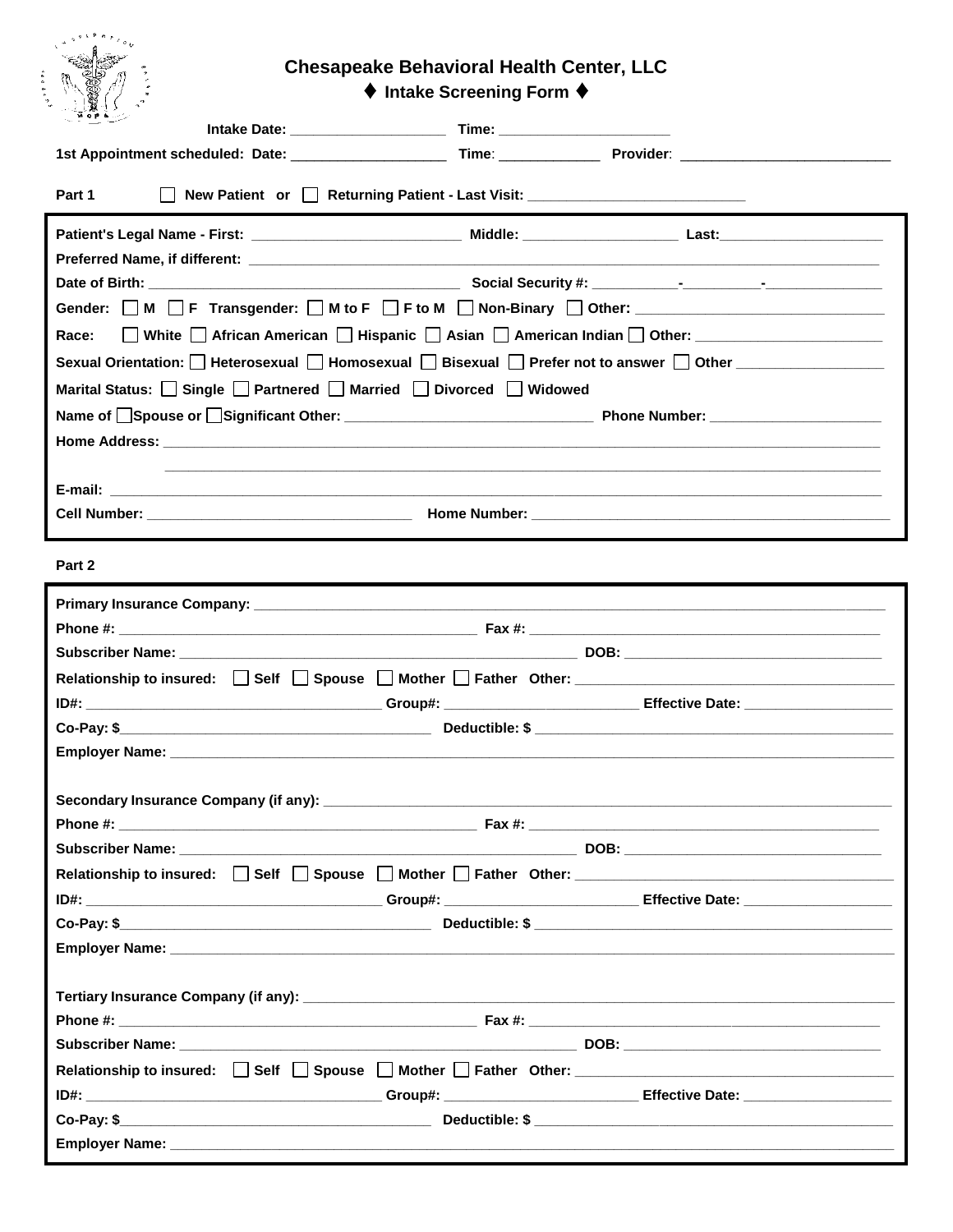**Part 3 Emergency Contacts (or Responsible Parties if patient is under 18 or unable to provide information on their own)**

|                                                                                                                 | ,我们也不会有什么。""我们的人,我们也不会有什么?""我们的人,我们也不会有什么?""我们的人,我们也不会有什么?""我们的人,我们也不会有什么?""我们的人               |  |  |  |  |
|-----------------------------------------------------------------------------------------------------------------|------------------------------------------------------------------------------------------------|--|--|--|--|
|                                                                                                                 |                                                                                                |  |  |  |  |
| Cell $#$ :                                                                                                      |                                                                                                |  |  |  |  |
|                                                                                                                 |                                                                                                |  |  |  |  |
|                                                                                                                 |                                                                                                |  |  |  |  |
|                                                                                                                 |                                                                                                |  |  |  |  |
| Part 4 Only complete, if Prior Psychiatric Hospitalization (s)                                                  |                                                                                                |  |  |  |  |
|                                                                                                                 |                                                                                                |  |  |  |  |
|                                                                                                                 |                                                                                                |  |  |  |  |
|                                                                                                                 |                                                                                                |  |  |  |  |
|                                                                                                                 |                                                                                                |  |  |  |  |
|                                                                                                                 |                                                                                                |  |  |  |  |
|                                                                                                                 | PLEASE BRING ANY PSYCHIATRIC DISCHARGE OR MEDICATION RECORDS PERTINENT TO TREATMENT.           |  |  |  |  |
| History of Drug or Alcohol Abuse: Yes or No If yes Please Explain: Northermann Communication of Drug or Alcohol |                                                                                                |  |  |  |  |
|                                                                                                                 |                                                                                                |  |  |  |  |
| Part 5 CHILDRENS SERVICES ONLY                                                                                  |                                                                                                |  |  |  |  |
|                                                                                                                 |                                                                                                |  |  |  |  |
| Custody Papers Requested? $\Box$ Yes $\Box$ No                                                                  |                                                                                                |  |  |  |  |
|                                                                                                                 |                                                                                                |  |  |  |  |
|                                                                                                                 | <b>AUTHORIZATION</b>                                                                           |  |  |  |  |
|                                                                                                                 |                                                                                                |  |  |  |  |
|                                                                                                                 | Center (CBHC), LLC to leave text and voice messages, including automated appointment reminders |  |  |  |  |
| generated by our Electronic Records System, at the phone number(s) listed above.                                |                                                                                                |  |  |  |  |
|                                                                                                                 |                                                                                                |  |  |  |  |
| the protected mental health information described below to the individuals listed:                              |                                                                                                |  |  |  |  |
|                                                                                                                 |                                                                                                |  |  |  |  |
|                                                                                                                 |                                                                                                |  |  |  |  |
|                                                                                                                 |                                                                                                |  |  |  |  |
|                                                                                                                 |                                                                                                |  |  |  |  |
|                                                                                                                 |                                                                                                |  |  |  |  |

**Patient Name (Printed)** Date

 $x_\_$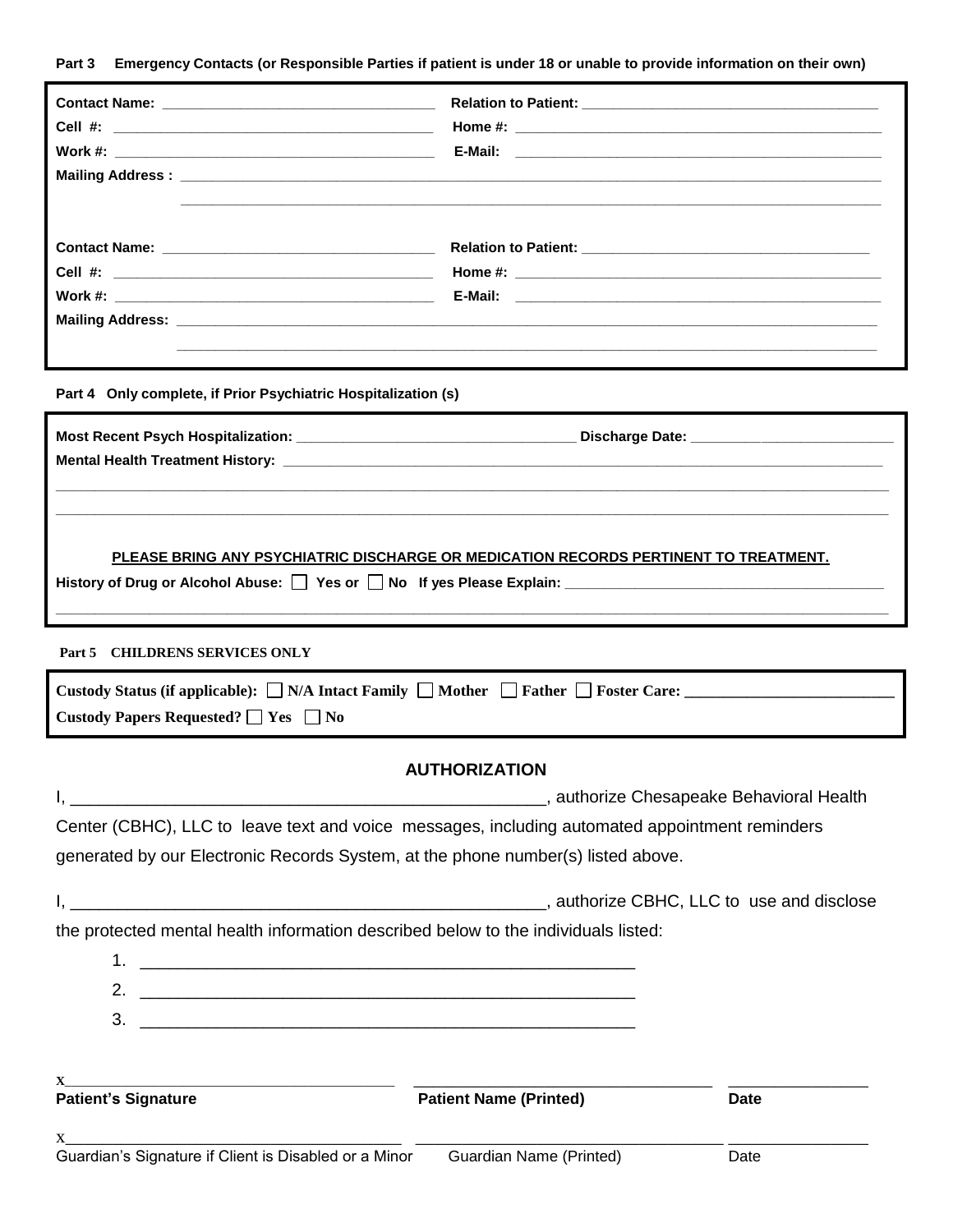

I, \_\_\_\_\_\_\_\_\_\_\_\_\_\_\_\_\_\_\_\_\_\_\_\_\_\_\_\_\_\_\_\_\_\_\_\_\_\_\_\_(Patient's Name) have reviewed all of the policies and procedures regarding the Mental Health treatment I am requesting to receive from Chesapeake Behavioral Health Center (CBHC), LLC and its qualified Physicians, Nurse Practitioners, Mental Health Providers, Employees and Agents (Collectively known as CBHC, LLC) to provide outpatient mental health services deemed medically necessary, appropriate, usual and customary. It is further understood, I may revoke my Consent for Treatment in writing at any time.

I understand that all information concerning participation in mental health treatment is privileged and confidential, and *except where specifically required by Law,* will not be provided to any source without my specific written consent.

I agree that I have been fully oriented to the services offered by CBHC, LLC and the treatment which is being proposed for me. I have reviewed my Health Insurance Portability and Accountability Act (HIPAA Privacy Form), Financial Responsibilities Form, Consent for Release of Information, Consumer Discharge Policy.

I also understand it is my responsibility as a consumer to make the staff at CBHC, LLC fully aware of any problems or issues that may arise due to treatment, therapy, changes in my contact or insurance information, and billing issues or balances, in a timely manner.

**X**\_\_\_\_\_\_\_\_\_\_\_\_\_\_\_\_\_\_\_\_\_\_\_\_\_\_\_\_\_\_\_\_\_\_\_\_\_\_\_\_\_\_\_\_\_\_\_\_\_\_\_\_\_\_\_\_\_\_\_\_\_\_\_\_\_\_\_\_\_\_ \_\_\_\_\_\_\_\_\_\_\_\_\_\_\_\_\_\_\_\_\_\_\_\_\_\_\_\_\_\_\_\_\_\_\_\_\_\_\_\_\_\_\_\_\_\_\_\_ **Client's Signature Date \_\_\_\_\_\_\_\_\_\_\_\_\_\_\_\_\_\_\_\_\_\_\_\_\_\_\_\_\_\_\_\_\_\_\_\_\_\_\_\_\_\_\_\_\_\_\_\_\_\_\_\_\_\_\_\_\_\_\_\_\_\_\_\_\_\_\_\_\_\_\_** \_\_\_\_\_\_\_\_\_\_\_\_\_\_\_\_\_\_\_\_\_\_\_\_\_\_\_\_\_\_\_\_\_\_\_\_\_\_\_\_\_\_\_\_\_\_\_\_ Guardian's Signature if Client is Disabled or a Minor Date \_\_\_\_\_\_\_\_\_\_\_\_\_\_\_\_\_\_\_\_\_\_\_\_\_\_\_\_\_\_\_\_\_\_\_\_\_\_\_\_\_\_\_\_\_\_\_\_\_\_\_\_\_\_\_\_\_\_\_\_\_\_\_\_\_\_\_\_\_\_\_ \_\_\_\_\_\_\_\_\_\_\_\_\_\_\_\_\_\_\_\_\_\_\_\_\_\_\_\_\_\_\_\_\_\_\_\_\_\_\_\_\_\_\_\_\_\_\_\_ Staff Representative Date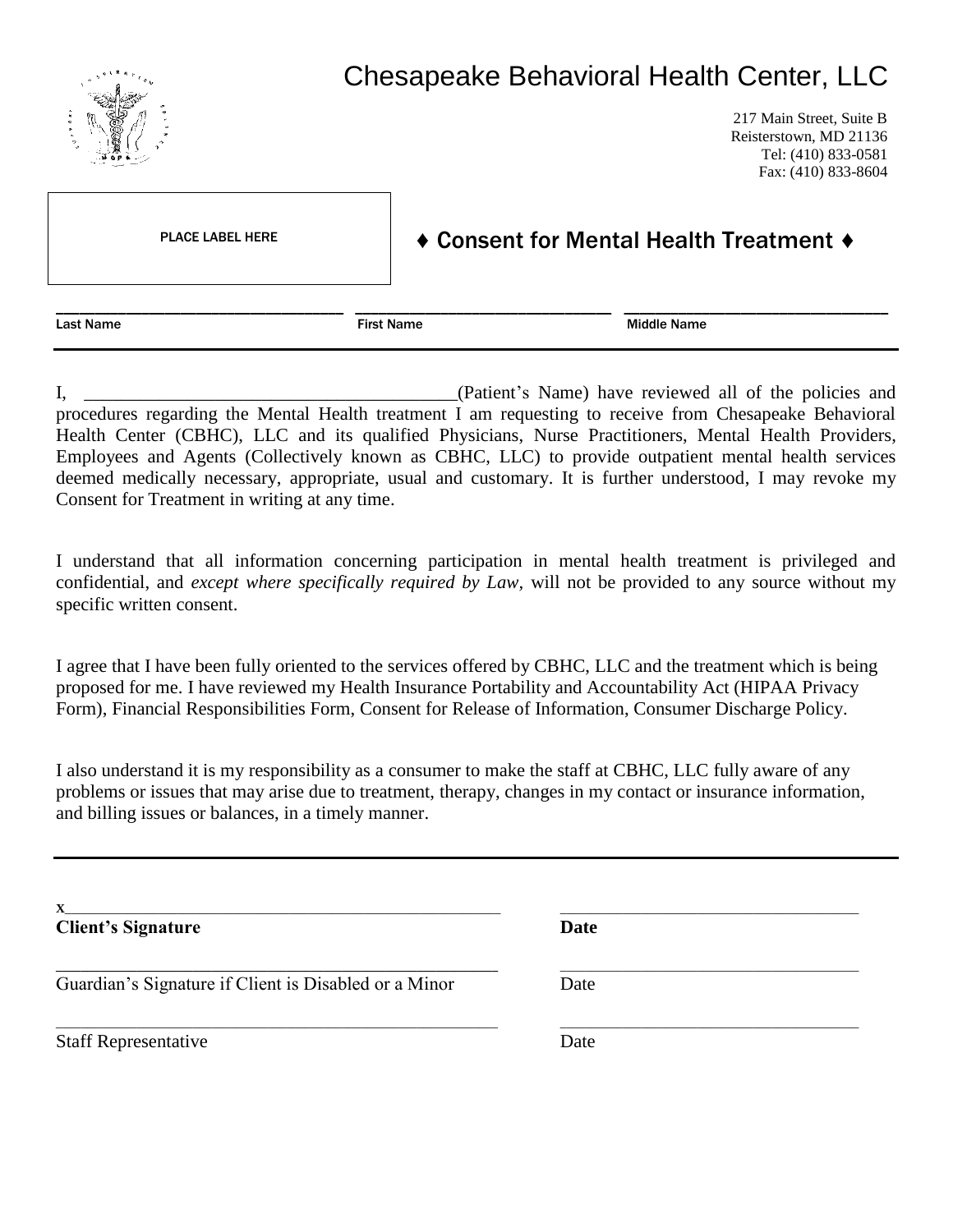

# Chesapeake Behavioral Health Center, LLC

217 Main Street, Suite B Reisterstown, MD 21136 Tel: (410) 833-0581 Fax: (410) 833-8604

PLACE LABEL HERE

## ♦ **Financial Responsibility Form** ♦

SIGNING THIS DOCUMENT MAY ALTER YOUR LEGAL RIGHT UNDER Maryland Law. Please review and read carefully ask if you have any questions. *Do not sign unless you understand this document*.

#### *THE COST OF TREATMENT COVERED BY INSURANCE*

\_\_\_\_\_\_(Initials) I will be responsible for providing ALL current insurance information, (including a copy of the insurance card) or any changes in coverage. If the information I provide is incorrect, out of date or my insurance denies services rendered, I understand that I am responsible for all charges incurred for services received at Chesapeake Behavioral Health Center (CBHC), LLC and I may have to pay out of pocket.

\_\_\_\_\_\_(Initials) CBHC, LLC **DOES NOT** Participate with any Health Maintenance Organizations (HMO's). If services are provided, I will be billed, and I are responsible for full payment of the statement.

### *PAYMENTS, CO-PAYMENTS, DEDUCTIBLES- METHOD OF PAYMENTS*

\_\_\_\_\_\_(initials) I understand I am responsible for co-payments, deductibles, and outstanding balances that are due when services are rendered. If any questions or discrepancies arise, I will contact the billing department before I come in for my next appointment or service may be denied.

\_\_\_\_\_\_(Initials) I am solely responsible for administrative fees associated with the completion of forms, letters, applications, assessments or other administrative documents requested of CBHC, LLC on the patients behalf; I am aware that administrative fees range from **\$25.00 to \$250.00** and are assessed in accordance with the time required of the Clinician and/or Clinical staff at CBHC, LLC.

\_\_\_\_\_\_ (Initials) I understand that payments for services, co-pays, and deductibles may be made via Cash, Check, Visa, MasterCard, Discover, American Express and Money Orders**.** If checks are returned due to insufficient funds a returned check fee of **\$35.00** will be assessed. **This must be paid in full before the patient can be seen again.**

#### *CANCELLATIONS / LATE CANCELLATIONS/ NO SHOWS*

\_\_\_\_\_(Initials) I understand that I must keep scheduled appointments in order to have the best care possible. I agree to schedule appointments at the frequency recommended by the treating physician or therapist.

\_\_\_\_\_(Initials) I am aware that if I have 3 cancellations or no shows from either the Psychiatrist, Nurse Practitioner or Therapist I will be discharged from **any** Psychiatric or Psychotherapeutic services at CBHC, LLC.

\_\_\_\_\_(Initials) I understand that I must give at least **48 hours** advance notice to cancel a scheduled appointment. **A late cancellation** or **no-show** fee of **\$30.00** will be charged to my credit card on file at CBHC, LLC. These fees are my responsibility and will **not** be paid by my insurance company.

**Credit Card #: \_\_\_\_\_\_\_\_\_\_\_\_\_\_\_\_\_\_\_\_\_\_\_\_\_\_\_\_\_\_\_ Exp Date: \_\_\_\_\_\_\_\_\_\_\_ CVV#:\_\_\_\_\_\_\_ Zip Code: \_\_\_\_\_\_\_**

\_\_\_\_\_(Initials) I understand that if I do not have a credit card or one on file, I am responsible, and I agree that I will pay for the missed appointment fee **\$30.00** before I am seen again.

#### *FINANCIAL AGREEMENT – PATIENT OR RESONSIBLE PARTY*

*I* have reviewed the above conditions and financial responsibilities. I agree to my financial *responsibility for Behavioral Health Services, as stated above.*

\_\_\_\_\_\_\_\_\_\_\_\_\_\_\_\_\_\_\_\_\_\_\_\_\_\_\_\_\_\_\_\_\_\_\_\_\_\_\_\_ \_\_\_\_\_\_\_\_\_\_\_\_\_\_\_\_\_\_\_\_\_\_\_\_\_\_\_\_\_ \_\_\_\_\_\_\_\_\_\_\_\_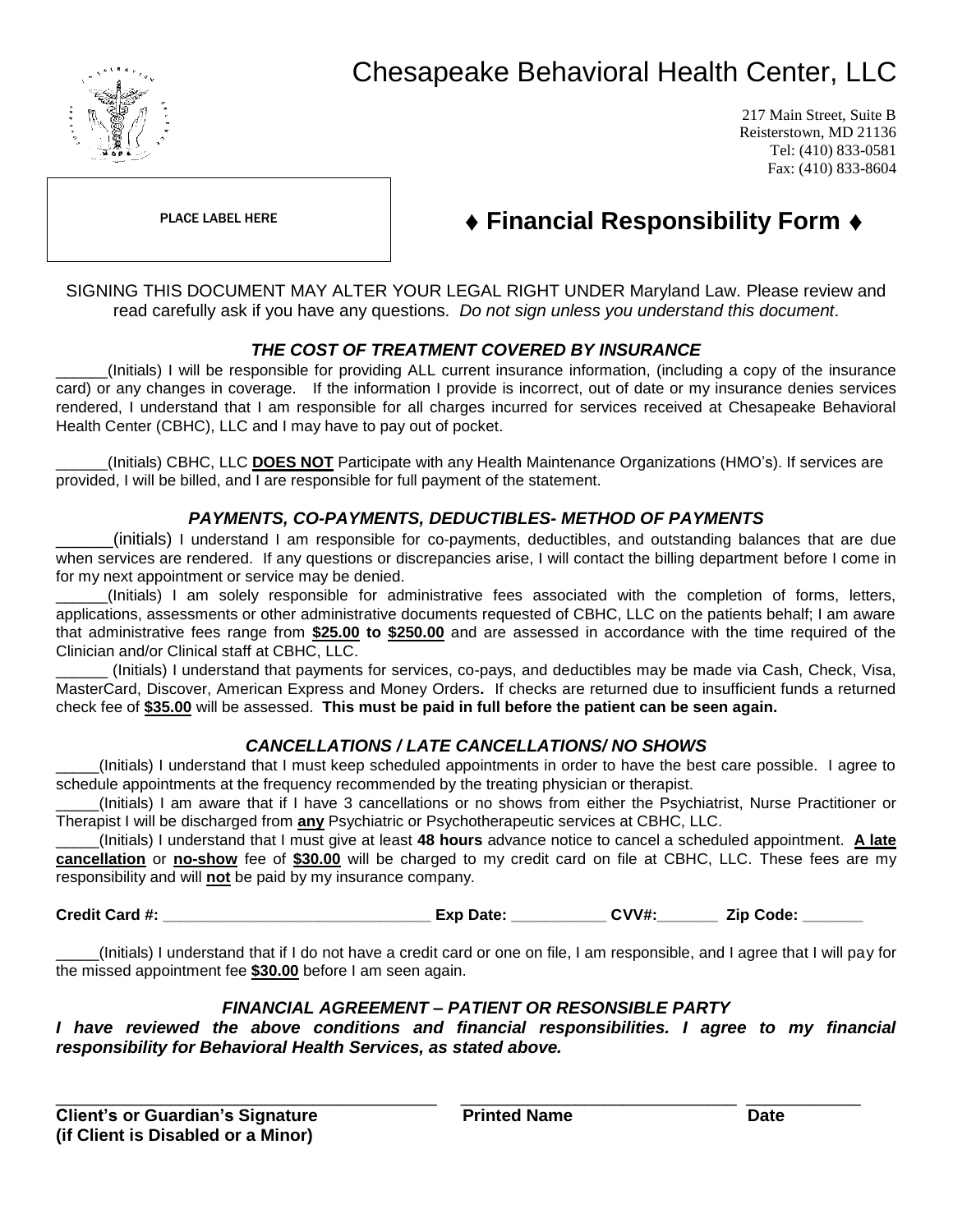

# Chesapeake Behavioral Health Center, LLC

217 Main Street, Suite B Reisterstown, MD 21136 Tel: (410) 833-0581 Fax: (410) 833-8604

## ♦ HIPAA Privacy Rights Form ♦

PLACE LABEL HERE

**(Federal Health Insurance Portability and Accountability Act)** 45 C.F.R. Parts 160 and 164

**1. THIS NOTICE DESCRIBES HOW MEDICAL INFORMATION ABOUT YOU MAY BE USED AND DISCLOSED, AND HOW YOU CAN GET ACCESS TO THIS INFORMATION. PLEASE REVIEW IT CAREFULLY.** If you have any questions about this Notice or want additional information, please contact, Chesapeake Behavioral Health Center, LLC, (Privacy Contact - Lucy Cashdollar, R.N.) at 410-833-0581

**2. Purpose.** We are required by law to maintain the confidentiality and privacy of your protected health information. "Protected health information" is information about you that may identify you and that relates to your past, present or future physical or mental health or condition and related health care services. This Notice describes how we may use and disclose your protected health information to carry out treatment, payment or health care operations and for other purposes that are permitted or required by law. It also describes your rights to access and control your protected health information.

We are required to abide by the terms of this Notice, which is effective April 14, 2003. We reserve the right to change the terms of our Notice at any time as permitted by law. The new Notice will be effective for all protected health information that we maintain at that time and for information we receive in the future. We will post a current copy of the policy and will have copies of our current policy available each time you are here for health care services. We will also provide you with any revised Notice of Privacy Practices upon a request made by you via phone or in person.

**3. Uses and Disclosures of Protected Health Information for Treatment, Payment and/or Operations.** The following categories describe different ways that we may use and disclose health information for treatment, payment and operations. At least one example is given for each category. Please be aware that not every possible use or disclosure is listed.

**A. Treatment:** We may use and disclose your protected health information to provide you with treatment and services and to coordinate your care. For example, we may disclose your protected health information to other agency clinical staff that are involved in your care as well as different departments of the agency in order to coordinate the various services you might need, such as prescriptions.

**B. Payment:** Your protected health information may be used to obtain approval for and payment for services you receive. For example, we may confirm your eligibility with insurance plans, governmental agencies, or Medicaid in order to obtain approval and/or payment of services.

**C. Operations:** We may use or disclose your protected health information as necessary for our regular business activities such as health oversight, accreditation, licensing, and quality assurance. For example, members of the quality assurance team may use information in your health record to assess the care in your case to continually improve the quality and effectiveness of the healthcare services we provide. As part of operations, we may contact you to provide appointment reminders.

We may share your protected health information with third party "business associates" that perform various activities for us involving protected health information (e.g., auditors, attorneys), but only when we have a written contract with the business associate that fully protects the privacy of your protected health information.

**4. Other Permitted and/or Required Uses and Disclosures:** According to Federal Privacy Regulations, we may make the following uses and disclosures without obtaining consent or written authorization from you.

**A.** Unless you object, under federal law we may disclose health information about you to a member of your family, a relative, a close friend or any other person you identify as involved in your care.

**B.** We may use or disclose your protected health information in an emergency when use and disclosure of the protected health information is necessary to prevent serious risk of bodily harm or death.

**C.** We may use or disclose your protected health information if and to the extent we are required by federal or state law. You will be notified, if required by law, of any such uses or disclosures.

**D.** We may disclose to a court when ordered by the court.

**E.** We **must** disclose to a public health authority that is authorized by law to receive reports of child abuse or neglect. In addition, if we believe that you have been a victim of abuse, neglect or domestic violence, we **must** disclose your protected health information to the governmental entity or agency authorized to receive such information. Any disclosure of suspected abuse will be made consistent with the requirements of any applicable state law.

**F.** We may disclose to governmental agencies or private entities responsible for overseeing health care activities through audits, investigations, inspections and licensure. Oversight agencies include government and/or private agencies that oversee the health care system, government benefit programs, government regulatory programs and civil rights laws.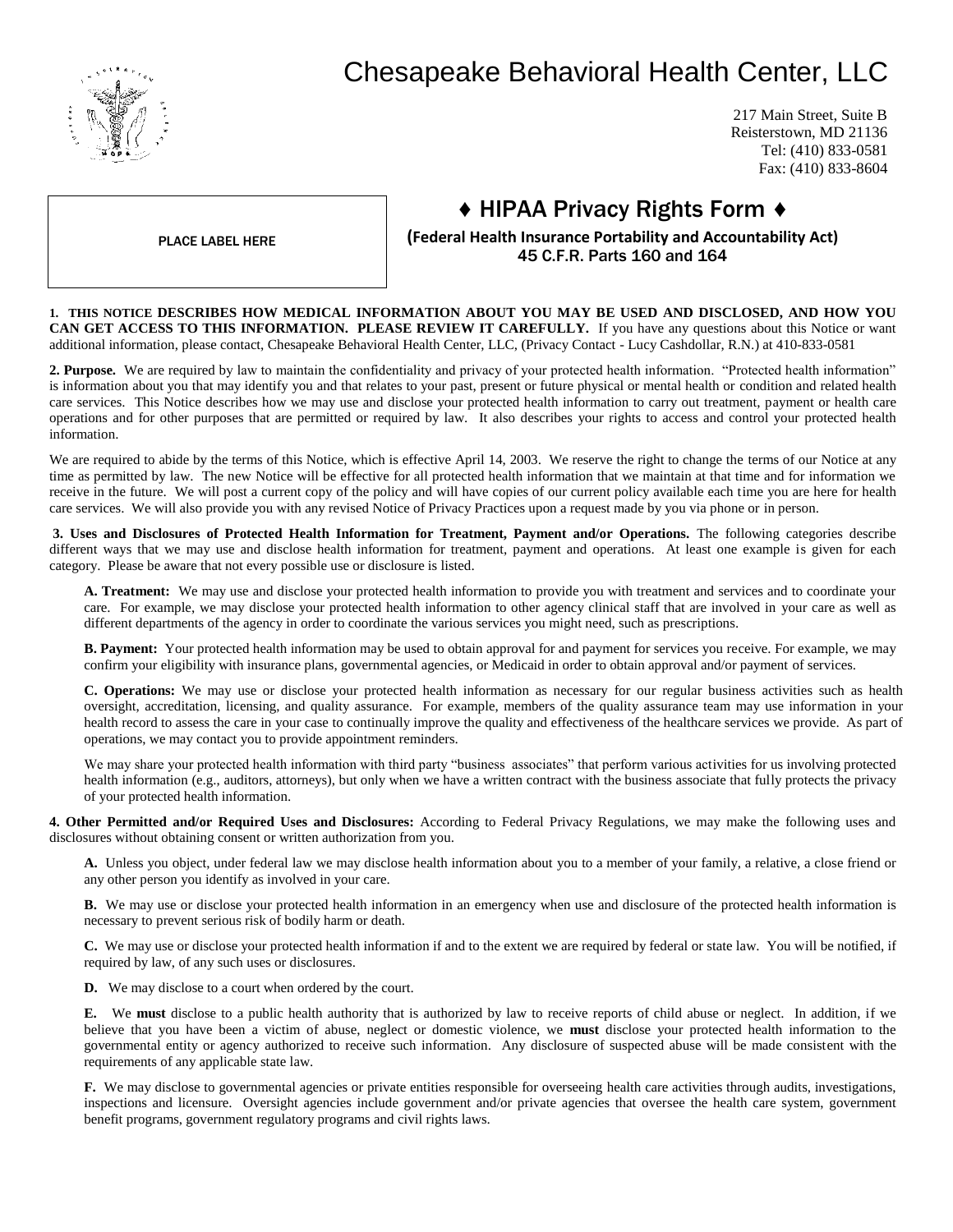**G.** Required Uses and Disclosures**:** Under federal law, we must make disclosures when required by the Secretary of the United States Department of Health and Human Services to investigate or determine our compliance with the requirements of 45 C.F.R. Part 164.308 et. seq. We may disclose for public health purposes such as notifying public health authorities regarding specific communicable diseases, but only to the extent allowed by state law. We may disclose to federal, state or local agencies engaged in disaster relief to the extent that such information is required to enable them to carry out their responsibilities in specific disaster situations.

**5. Uses and Disclosures of Protected Health Information Based Upon Your Written Authorization:** Other uses and disclosures of your protected health information not covered by this Notice or by laws that apply to us will be made only with your written authorization. You may revoke this authorization, at any time, in writing. If you revoke this authorization, we will no longer use or disclose your protected health information for the reasons covered by the authorization. However, we cannot undo any disclosures we have already made with the authorization and are required to retain our records of the care that we provided to you.

#### **6. Your Rights Regarding Your Protected Health Information.**

You have the following rights with respect to your protected health information:

A. **You Have the Right to Request Restrictions:** You have the right to request a limitation or a restriction on the protected health information we use or disclose about you for treatment, payment or healthcare operations. We are not required to agree to a restriction that you may request. If we agree to the requested restriction, we may not use or disclose your protected health information in violation of the restriction unless it is needed to provide emergency treatment. You must make this request in writing to our Privacy Contact at the address listed below.

B. **Right to Request Confidential Communication:** You have the right to request to receive confidential communications from us in a certain way or at an alternative location. For example, you can ask that we only contact you at home or by mail. We will accommodate reasonable requests. We may also condition this accommodation by asking you for specification of an alternative address or other method of contact. The request must be made in writing to our Privacy Contact at the address listed below specifying how or where you wish to be contacted.

C. **Right to Inspect and Copy:** You have the right to inspect and obtain a copy of protected health information about you that we maintain. To inspect and/or obtain a copy of protected health information, you must submit your request in writing to our Privacy Contact. If you request a copy of the information, we may charge a reasonable fee for the costs of copying, mailing, or other related costs. We may deny your request to inspect and copy in certain limited circumstances. Under federal law, for example, you may not inspect or copy the following records: psychotherapy notes; information compiled in reasonable anticipation of, or use in, a civil, criminal, or administrative action or proceeding. We are also permitted to deny your request to inspect and copy if the protected health information was obtained from someone under a promise of confidentiality.Please contact our Privacy Contact if you have questions about access to your records.

D. **Right to Amend:** If you believe that health Information, we have about you is incorrect or incomplete, you may request that we amend it. Your request must be in writing, submitted to the address listed below, and must state the reason you are seeking an amendment. If we deny your request for amendment, you have the right to file a statement of disagreement with us which will be made a part of your record. We may prepare a rebuttal to your statement and will provide you with a copy of such rebuttal. Please contact our Privacy Contact if you have questions about amending your record.

E. **Right to Receive an Accounting of Disclosures:** You have the right to an accounting of disclosures for purposes other than treatment, payment or healthcare operations as described in this Notice. You have the right to receive specific information regarding these disclosures that occurred after April 14, 2003. You must submit your request in writing to the address listed at the end of this Notice. The right to receive this information is subject to certain exceptions, restrictions and limitations. If you believe we have violated your privacy rights, you may complain to us or to the Secretary of Health and Human Services. You may file a complaint with us by notifying our Privacy Contact. We will not retaliate against you for filing a complaint.

F. **Right to Receive a Copy:** You have a right to receive a paper copy of the Notice of Privacy Practices upon request.

| Copy offered to consumer | $\Box$ Yes $\Box$ No |  |
|--------------------------|----------------------|--|
|--------------------------|----------------------|--|

**7. Contacting Privacy Officer: Lucy Cashdollar, R.N.** Chesapeake Behavioral Health Center, LLC, (Privacy Contact) at 410-833-0581, 217 Main Street, Suite B, Reisterstown, MD 21136-1213

**<sup>X</sup>**\_\_\_\_\_\_\_\_\_\_\_\_\_\_\_\_\_\_\_\_\_\_\_\_\_\_\_\_\_\_\_\_\_\_\_\_\_\_\_\_\_\_\_\_\_\_\_\_ \_\_\_\_\_\_\_\_\_\_\_\_\_\_\_\_\_\_\_\_\_\_\_\_\_\_\_\_

**Patient's Signature Date** 

**X\_\_\_\_\_\_\_\_\_\_\_\_\_\_\_\_\_\_\_\_\_\_\_\_\_\_\_\_\_\_\_\_\_\_\_\_\_\_\_\_\_\_\_\_\_\_\_\_\_\_\_\_\_\_\_\_\_\_\_\_\_\_\_\_\_** \_\_\_\_\_\_\_\_\_\_\_\_\_\_\_\_\_\_\_\_\_\_\_\_\_\_\_\_\_\_\_\_\_\_\_\_\_\_\_\_\_\_

Guardian's Signature if Client is Disabled or a Minor Date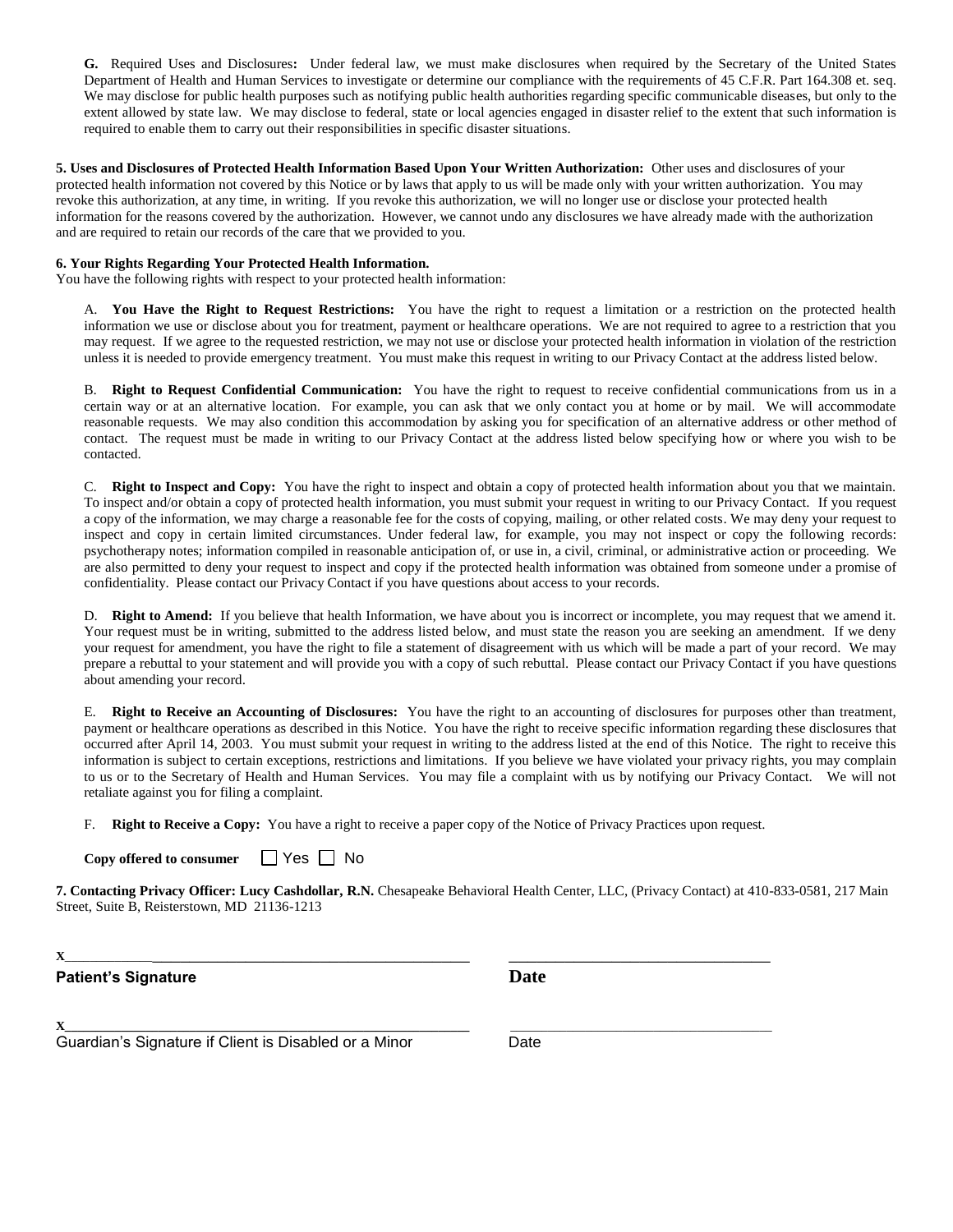

Ι

# Chesapeake Behavioral Health Center, LLC

217 Main Street, Suite B Reisterstown, MD 21136 Tel: (410) 833-0581 Fax: (410) 833-8604

## PLACE LABEL HERE  $\longrightarrow$  CONSUMER DISCHARGE POLICY  $\rightarrow$

A consumer may be discharged from the rolls of Chesapeake Behavioral Health Center (CBHC), LLC for any or all the following reasons:

1. PLANNED DISCHARGE, consumer or consumer and legal guardian *with* the approval of the CBHC, LLC Treatment Team.

a. The consumer, or the consumer and/or their legal guardian have determined, in conjunction with their Treatment Team, discharge is now appropriate and viable by a specified date and time everyone has agreed upon. This discharge is considered normal, appropriate and routine.

2. UNPLANNED DISCHARGE, Consumer or Consumer and Legal Guardian, *without* the approval of the CBHC, LLC Treatment Team.

- a. Treatment Compliance: The consumer, or the consumer and their legal guardian have been unable or unwilling to follow the Treatment Plan agreed upon by the consumer, or the consumer and their legal guardian and the CBHC, LLC Treatment Team.
- b. Failed to Keep Appointments: The consumer, or the consumer and their legal guardian have been unable or unwilling to keep appointments reserved for them by the CBHC, LLC Treatment Team, without providing *at least 48 hours prior notice.*
- c. The consumer or the consumer and their legal guardian have been unable or unwilling to attend appointments with the regularity agreed upon by the consumer, or the consumer and their legal guardian, and CBHC, LLC Treatment Team.

At the time of Discharge, the following information will be provided to the consumer, or to the consumer and their Family or legal guardians:

A letter will be mailed informing you of a list of providers to the consumer or the consumer and their legal guardian advising them of their discharge from Medical Treatment at CBHC, LLC specifying the reason for the consumer's discharge from CBHC, LLC and continuing service recommendations and summary of the anticipated transition process will also be included.

I, as the consumer, have reviewed all the Policies and Procedures regarding the Consumer Discharge Policy from CBHC, LLC and its qualified Physicians, Nurse Practitioners, Mental Health Providers, Employees and Agents (Collectively known as CBHC, LLC). I agree to the terms and provisions of consumer discharge policy from medical treatment. It is further understood, I may at any time, acting on my own behalf, terminate medical treatment resulting in discharge from CBHC, LLC.

| $\mathbf{X}$<br><b>Client's Signature</b>             | <b>Date</b> |  |
|-------------------------------------------------------|-------------|--|
| Guardian's Signature if Client is Disabled or a Minor | Date        |  |
| <b>Staff Representative</b>                           | Date        |  |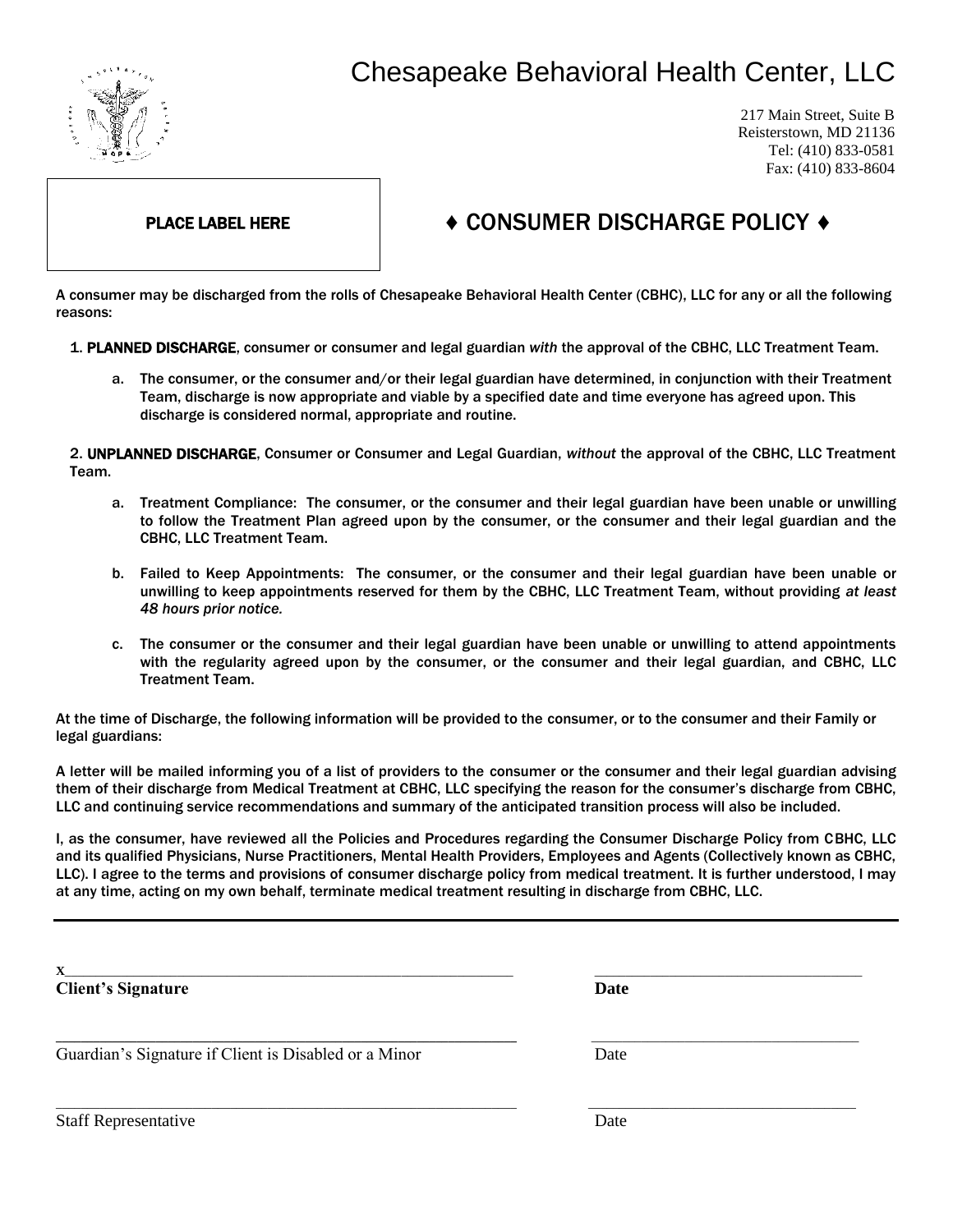|                  | $e^{i\vec{R}R_{\text{in}}\vec{r}}$ |                         |              |                                                                                                                                                                  |  |             |        |                |        |                |              | <b>Chesapeake Behavioral Health Center, LLC</b>                                                  |
|------------------|------------------------------------|-------------------------|--------------|------------------------------------------------------------------------------------------------------------------------------------------------------------------|--|-------------|--------|----------------|--------|----------------|--------------|--------------------------------------------------------------------------------------------------|
|                  |                                    |                         |              |                                                                                                                                                                  |  |             |        |                |        |                |              | 217 Main Street, Suite B<br>Reisterstown, MD 21136<br>Tel: (410) 833-0581<br>Fax: (410) 833-8604 |
|                  |                                    | <b>PLACE LABEL HERE</b> |              |                                                                                                                                                                  |  |             |        |                |        |                |              | ◆ Client Medical Self-Report ◆                                                                   |
|                  |                                    |                         |              |                                                                                                                                                                  |  |             |        |                |        |                |              |                                                                                                  |
|                  |                                    |                         |              |                                                                                                                                                                  |  |             |        |                |        |                |              |                                                                                                  |
|                  |                                    |                         |              |                                                                                                                                                                  |  |             |        |                |        |                |              |                                                                                                  |
|                  |                                    |                         |              |                                                                                                                                                                  |  |             |        |                |        |                |              |                                                                                                  |
| $\Box$ Very good |                                    |                         |              | How would you describe your current state of health?<br>Please indicate which medical conditions you have experienced in the past or are currently experiencing. |  |             |        |                |        |                |              |                                                                                                  |
| Have had in      |                                    | Have now                |              |                                                                                                                                                                  |  | Have had in |        |                |        | Have now       |              |                                                                                                  |
| past             |                                    |                         |              | <b>General Health</b>                                                                                                                                            |  |             | past   |                |        |                |              | <b>Glands</b>                                                                                    |
| Y                | N                                  | Y                       | N            | Tuberculosis                                                                                                                                                     |  | Y           |        | N              |        | Y              | N            | <b>Swollen Glands</b>                                                                            |
| Y                | ${\sf N}$                          | Y                       | N            | Flu                                                                                                                                                              |  | Y           |        | $\mathsf{N}$   |        | Y              | N            | <b>Thyroid Problems</b>                                                                          |
| Y                | N                                  | Y                       | $\mathsf{N}$ | Hepatitis                                                                                                                                                        |  | Y           |        | $\mathsf{N}$   |        | Y              | $\mathsf{N}$ | <b>Diabetes</b>                                                                                  |
| Y                | N                                  | Y                       | N            | Cancer                                                                                                                                                           |  | Y           |        | N              |        | Y              | N            | Low energy level                                                                                 |
| Y                | ${\sf N}$                          | Y                       | N            | <b>Frequent Colds</b>                                                                                                                                            |  | Y           |        | $\mathsf{N}$   |        | Y              | N            | High energy level                                                                                |
| Y                | N                                  | Y                       | N            | Pneumonia                                                                                                                                                        |  |             |        |                |        |                |              | <b>Genito-Urinary</b>                                                                            |
| Υ                | N                                  | Y                       | N            | <b>Heart Problems</b>                                                                                                                                            |  | Υ           |        | N              |        | Y              | N            | <b>Venereal Disease</b>                                                                          |
| Y                | N                                  | Y                       | N            | <b>Stroke</b>                                                                                                                                                    |  | Y           |        | N              |        | Y              | N            | Kidney Problems                                                                                  |
| Y                | N                                  | Y                       | N            | Mononucleosis                                                                                                                                                    |  | Y           |        | N              |        | Y              | N            | Bedwetting                                                                                       |
| Y                | N                                  | Y                       | N            | Surgery, Specify                                                                                                                                                 |  | Y           |        | N              |        | Y              | N            | Blood in urine                                                                                   |
|                  |                                    |                         |              | <b>Gastro-intestinal</b>                                                                                                                                         |  | Y           |        | $\mathsf{N}$   |        | Y              | N            | Difficulty urinating                                                                             |
| Y                | N                                  | Y                       | N            | Stomach trouble                                                                                                                                                  |  |             |        |                |        |                |              | <b>Nervous System</b>                                                                            |
| Y                | ${\sf N}$                          | Y                       | N            | <b>Ulcers</b>                                                                                                                                                    |  | Υ           |        | N              |        | Y              | N            | <b>Frequent Nightmares</b>                                                                       |
| Υ                | $\overline{\mathsf{N}}$            | Y                       | ${\sf N}$    | Liver trouble                                                                                                                                                    |  | Y           | $\Box$ | $\overline{N}$ | $\Box$ | Y              | ${\sf N}$    | Shakiness/tremors                                                                                |
| Y                | N                                  | Y                       | N            | Weight loss                                                                                                                                                      |  | Y           |        | N              |        | Y              | ${\sf N}$    | Frequent headaches                                                                               |
| Υ                | N                                  | Y                       | N            | Weight gain                                                                                                                                                      |  | Υ           |        | N              |        | Y              | N            | Sleep problems                                                                                   |
| Y                | N                                  | $\overline{Y}$          | N            | Loss of appetite                                                                                                                                                 |  | Y           |        | $\mathsf{N}$   |        | $\overline{Y}$ | N            | Nervousness                                                                                      |
| Υ                | N                                  | Y                       | N            | Pancreatitis                                                                                                                                                     |  | Y           |        | N              |        | Y              | N            | Depression                                                                                       |
|                  |                                    |                         |              | <b>Circulation</b>                                                                                                                                               |  | Υ           |        | $\mathsf{N}$   |        | Y              | N            | <b>Mental Illness</b>                                                                            |
| Y                | N                                  | Υ                       | N            | Cold hands/feet                                                                                                                                                  |  | Y           |        | N              |        | Y              | N            | <b>Attempted Suicide</b>                                                                         |
| $\overline{Y}$   | N                                  | $\overline{Y}$          | N            | High blood pressure                                                                                                                                              |  | Υ           |        | $\mathsf{N}$   |        | Y              | $\mathsf{N}$ | <b>Memory Problems</b>                                                                           |
| Υ                | N                                  | $\overline{Y}$          | N            | Low blood pressure                                                                                                                                               |  | Y           |        | N              |        | Υ              | N            | <b>Head Injury</b>                                                                               |
| Ý                | N                                  | Ý                       | N            | <b>Bleed Easily</b>                                                                                                                                              |  | Y           |        | N              |        | Y              | $\mathsf{N}$ | Paralysis/loss of mobility                                                                       |
|                  |                                    |                         |              | <b>Respiration</b>                                                                                                                                               |  | Y           |        | ${\sf N}$      |        | Y              | $\mathsf{N}$ | Loss of Coordination                                                                             |
| Y                | N                                  | Y                       | N            | Difficulty breathing                                                                                                                                             |  | Y           |        | $\mathsf{N}$   |        | Y              | $\mathsf{N}$ | Persistent Pain                                                                                  |
| Y                | N                                  | $\overline{Y}$          | N            | Frequent coughing                                                                                                                                                |  |             |        |                |        |                |              | <b>Females Only</b>                                                                              |
| Υ                | N                                  | Y                       | N            | Pain/pressure in chest                                                                                                                                           |  | Υ           |        | N              |        | Υ              | ${\sf N}$    | Pregnant                                                                                         |
| Υ                | N                                  | Y                       | N            | <b>Coughing Blood</b>                                                                                                                                            |  | Υ           |        | ${\sf N}$      |        | Y              | ${\sf N}$    | Abortion                                                                                         |
| Υ                | N                                  | Y                       | N            | <b>Night Sweats</b>                                                                                                                                              |  | Y           |        | N              |        | Y              | ${\sf N}$    | Miscarriage/still birth                                                                          |
| Υ                | ${\sf N}$                          | Y                       | N            | Asthma                                                                                                                                                           |  | Υ           |        | N              |        | Y              | ${\sf N}$    | Decreased sex drive                                                                              |
|                  |                                    |                         |              | <b>Males Only</b>                                                                                                                                                |  | Υ           |        | N              |        | Υ              | N            | Female Disorders                                                                                 |
| Υ                | N                                  | Y                       | ${\sf N}$    | Prostate Problems                                                                                                                                                |  |             |        |                |        |                |              | Other                                                                                            |

Y <u>N N Y N Decreased Sex Drive</u><br>Y N N N Y N Impotence

Y □ N | □ Y □ N | Impotence

## Chesapeake Behavioral Health Center, LLC